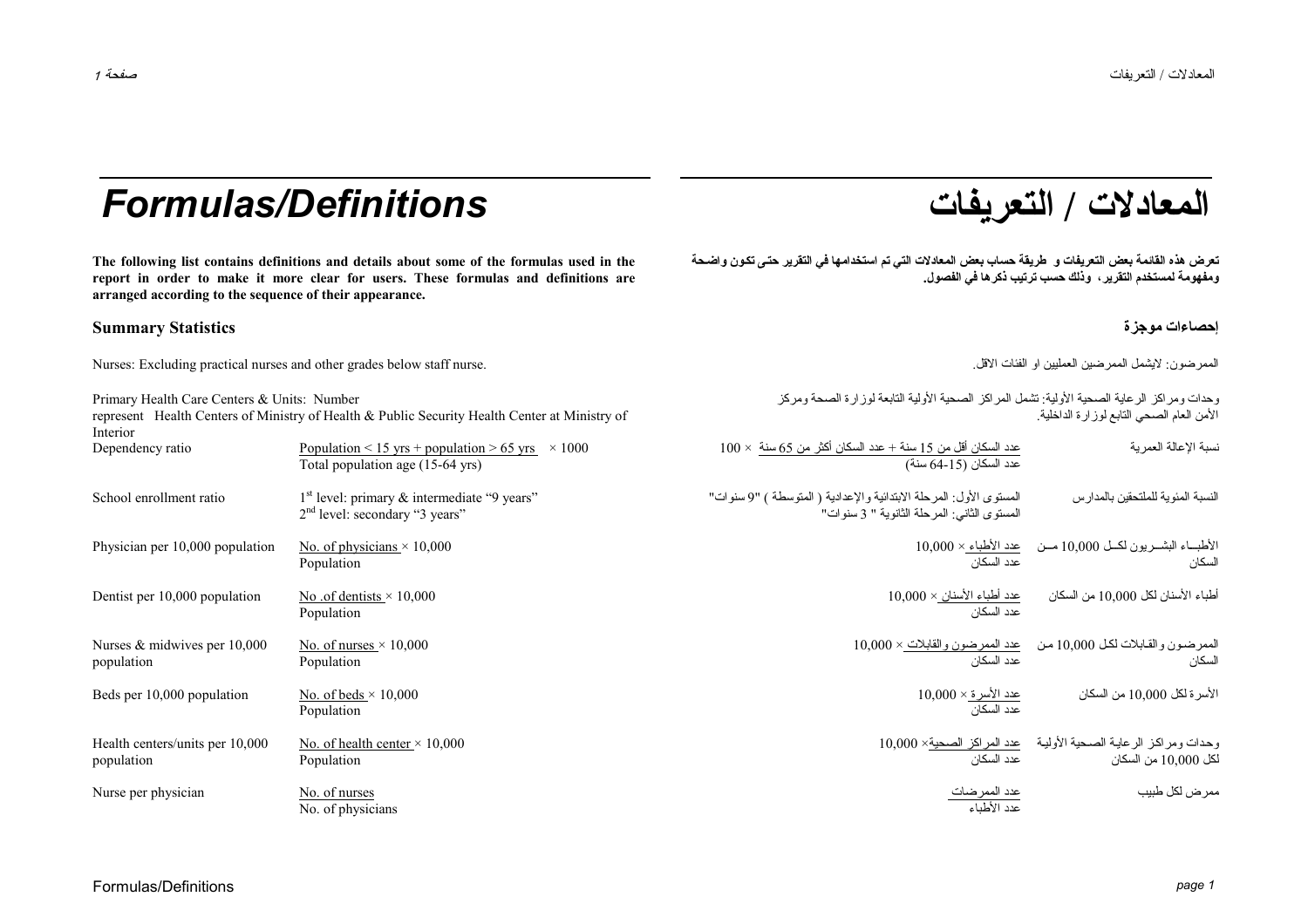#### Formulas/Definitions

|--|--|

| Crude birth rate                                  | Live births of the year $\times 1000$<br>Population of the same year                                                                                                     | المواليد الأحياء في سنة معينة_ × 1000<br>عدد السكان في نفس السنة                                                                     | معدل المواليد                                                    |
|---------------------------------------------------|--------------------------------------------------------------------------------------------------------------------------------------------------------------------------|--------------------------------------------------------------------------------------------------------------------------------------|------------------------------------------------------------------|
| Still birth rate                                  | Still births of the year<br>$\times$ 1000<br>Total births (live births $+$ still births) of the same year                                                                | المواليد الموتى فى سنة معينة<br>جملة المواليد (الأحياء + الموتى) فى نفس السنة                                                        | معدل المو اليد الموتي                                            |
| Premature birth rate                              | Premature births of the year $\times$ 1000<br>Live births of the same year                                                                                               | <u>عدد المواليد الخدج في سنة معينة× 1000</u><br>المو البد الأحباء في نفس السنة                                                       | معدل المواليد الخدج                                              |
| Perinatal mortality rate                          | Still births + deaths within the first 7 days of life<br>$\times 1000$<br>$\frac{\text{of the year}}{\text{Total births (live births + still births) of the same year}}$ | المواليد الموتى + وفيات الرضع أقل من اسبوع فى سنة معينة   × 1000<br>جملة المواليد(الأحياء + الموتى) فى نفس السنة                     | معدل وفيات الأجنة حول الولادة                                    |
| Neonatal mortality rate                           | Infants deaths age <7days + infants Deaths<br>$(7 \text{days} - 4 \text{wks})$ × 1000<br>Live births of the same year                                                    | وفيات الرضع أقل من اسبوع + وفيات الرضع<br><u>اسبوع إلى أقل من 4 أسابيح في سنة معينة</u><br>المواليد الأحياء في نفس السنة             | معدل و فيات الأجنة المبكر ة                                      |
| Post neonatal mortality rate                      | Infants deaths 4 weeks $-$ < 1 year $\times$ 1000<br>Live births of the same year                                                                                        | وفيات الرضـع 4 أسابيع الى أقل من سنـة في سنـة معينـة_ × 1000<br>المواليد الأحياء في نفس السنـة                                       | معدل وفيات الأجنة المتأخرة                                       |
| Infant mortality rate                             | Infant deaths $\leq 1$ year of the year $\times 1000$<br>Live births of the same year                                                                                    | وفيات الرضـع أقل من سنة في سنة معينة__ × 1000<br>المو اليد الأحياء في نفس السنة                                                      | معدل وفيات الرضع                                                 |
| Under 5 yrs mortality<br>per 1000 live births     | Infants deaths $\leq$ 5 yrs of the year $\times$ 1000<br>Live births of the same year                                                                                    | <u>وفيات الرضع أقل من 5 سنوات في سنة معينة</u> ×  1000<br>المو الند الأحداء في نفس السنة                                             | معدل وفيات الأطفال أقل من 5 سنو ات<br>لكل 1000 مولود حي          |
| Under 5 yrs mortality<br>per 1000 child $<$ 5 yrs | Infants deaths $\leq$ 5 yrs of the year $\times$ 1000<br>Population age less than 5 yrs of the same year                                                                 | وفيات الرضـع أقل من 5 سنو ات في سنة معينة_×  1000<br>السكان أقل من 5 سنو ات في نفس السنة                                             | معدل وفيات الأطفال أقل من 5 سنوات<br>لكل 1000 طفل أقل من 5 سنوات |
| Maternal mortality rate                           | Deaths [ICD-9 (630-679)] of the year $\times$ 1000<br>Live births of the same year                                                                                       | عدد الوفيات بسبب مضباعفات الحمل<br><u>والو لادة والنفاس [(679-630) ICD-9) في سنة معينة _</u> × 1000<br>المواليد الأحياء في نفس السنة | معدل وفيات الأمومة                                               |
| Crude death rate                                  | Total deaths of the year $\times$ 1000<br>Population of the same year                                                                                                    | عدد الوفيات في سنة معينة × 1000<br>عدد السكان في نفس السنة                                                                           | معدل الوفيات                                                     |
| General fertility rate<br>$(Female15-44)$         | Total of registered live births of the year $\times$ 1000<br>Population Female 15-44 yrs of the same year                                                                | عدد المواليد المسجلين في سنة معينة __ × 1000<br>السكان الإناث (15-44 ) في نفس السنة                                                  | معدل الخصوبة العام<br>(الإناث 15 – 44)                           |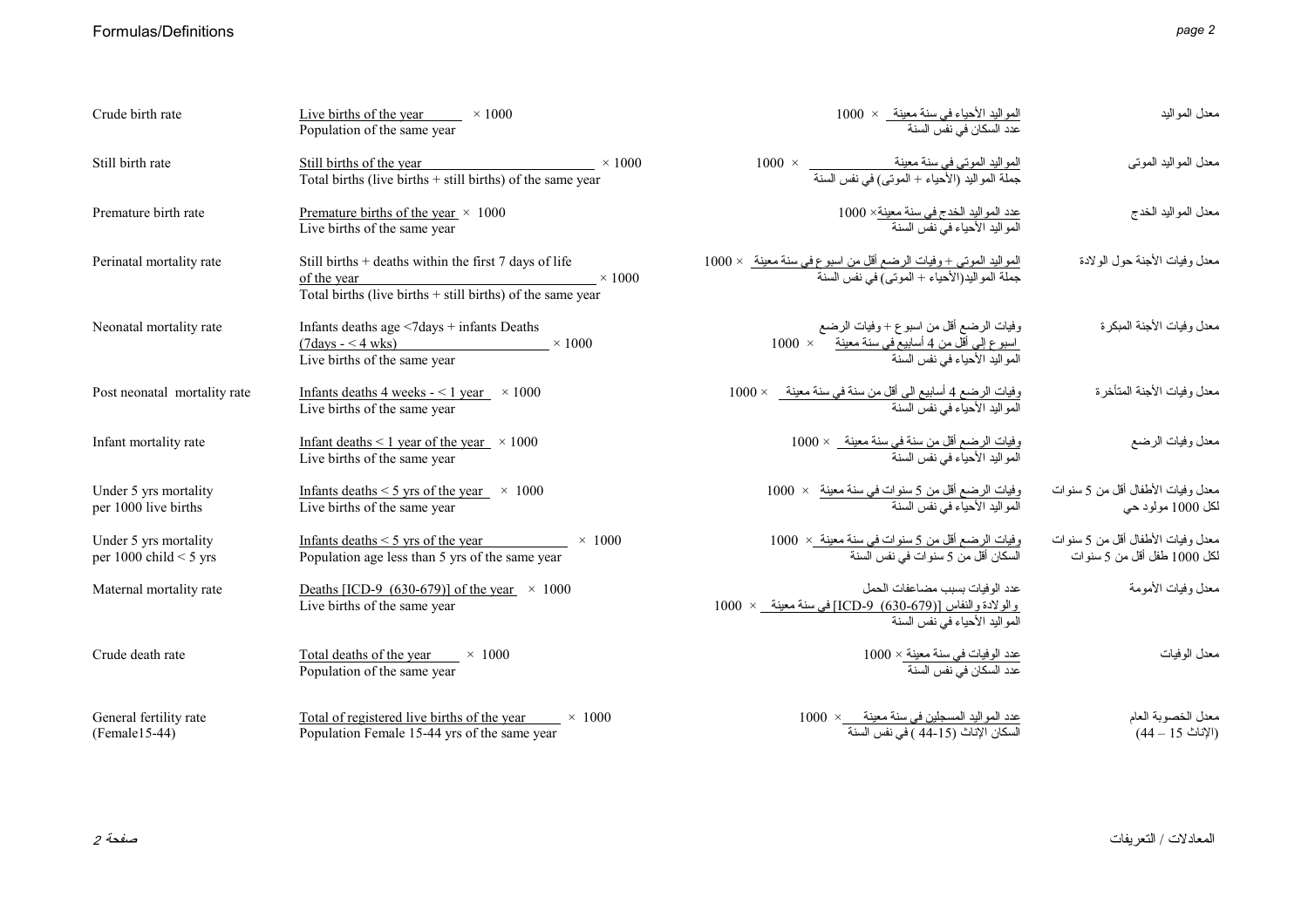معدل الخصوبة الكلي للمرأة الواحدة الإناث <sup>15</sup> - <sup>44</sup>

 $1000 / (F6+$ ........... + F2 + F1) × 5 = معدل الخصوبة 5 = مقدار الفئة العمرية Fi تمثل المعدل النوعي للخصوبة حسب العمر

- 1F السكان الإناث <sup>15</sup> <sup>19</sup> سنة <sup>=</sup>جملة المواليد الأحياء المسجلين للمرأة في الفئة العمرية (19-15) سنة × 1000 جملة الإناث في الفئة العمرية (19-15 ) سنة
- 2F السكان الإناث <sup>20</sup> <sup>24</sup> سنة <sup>=</sup>جملة المواليد الأحياء المسجلين للمرأة في الفئة العمرية (24-20) سنة × 1000 جملة الإناث في الفئة العمرية (24-20) سنة
- 3F السكان الإناث <sup>25</sup> <sup>29</sup> سنة <sup>=</sup>جملة المواليد الأحياء المسجلين للمرأة في الفئة العمرية (29-25) سنة × 1000 جملة الإناث في الفئة العمرية (29-25 ) سنة
- 4F السكان الإناث <sup>30</sup> <sup>34</sup> سنة <sup>=</sup>جملة المواليد الأحياء المسجلين للمرأة في الفئة العمرية (34-30) سنة × 1000 جملة الإناث في الفئة العمرية (34-30 ) سنة
- 5F السكان الإناث <sup>35</sup> <sup>39</sup> سنة <sup>=</sup>جملة المواليد الأحياء المسجلين للمرأة في الفئة العمرية (39-35) سنة × 1000 جملة الإناث في الفئة العمرية (39-35 ) سنة
- 6F السكان الإناث <sup>40</sup> <sup>44</sup> سنة <sup>=</sup>جملة المواليد الأحياء المسجلين للمرأة في الفئة العمرية (44-40) سنة × 1000 جملة الإناث في الفئة العمرية (44-40 ) سنة
- المهن الطبية المساندة: وتشمل الصىيادلة والفنيون، وفنيو صحة الفم والأسنان، محللو وفنيو مختبر ، مصورووفنيو أشعة ،فنيو علاج طبيعي وتأهيل مهني وأطراف صناعية وعظام.

المرضى الداخليون (الدخول): مجموع المرضى الذين تم قبولهم بصورة رسمية للبقاء في المستشفى خلال سنة معينة.

زيارات العيادات الخارجية: عدد زيارات المرضى لعيادة معينة، إذا زار المريض ثلاث عيادات في مستشفى واحد خلال نفس اليوم فإنها تحسب على انها .ثلاث زيارات منفصلة

Total fertility rate per women (TFR) female age 15-44

 $TFR = 5 \times (F1 + F2 + \dots + F6) / 1000$  $5 =$  size of age group Fi represent age specific fertility rate

- F1 (Female 15-19) = Total registered live births of mothers age (15-19)  $\times$  1000 Total female population age (15-19)
- F2 (Female 20-24) = Total registered live births of mothers age (20-24)  $\times$  1000 Total female population age (20-24)
- F3 (Female 25-29) = Total registered live births of mothers age (25-29)  $\times$  1000 Total female population age (25-29)
- F4 (Female 30-34) = Total registered live births of mothers age (30-34)  $\times$  1000 Total female population age (30-34)
- F5 (Female 35-39) = Total registered live births of mothers age (35-39)  $\times$  1000 Total female population age (35-39)
- F6 (Female 40-44) = Total registered live births of mothers age (40-44)  $\times$  1000 Total female population age (40-44)

Allied Health:

Includes pharmacists & technicians, dental hygienists & technicians, laboratory technologists & technicians, radiographers & technicians, physiotherapists and occupational therapist, prosthetic and orthotics technicians.

In-patients (admissions): Total of all admitted patients during the year.

Out-patient Visit:

Defined as patient visit to a particular clinic/health center. If the patient visits three clinics in one hospital on the same day, these are counted as three visits.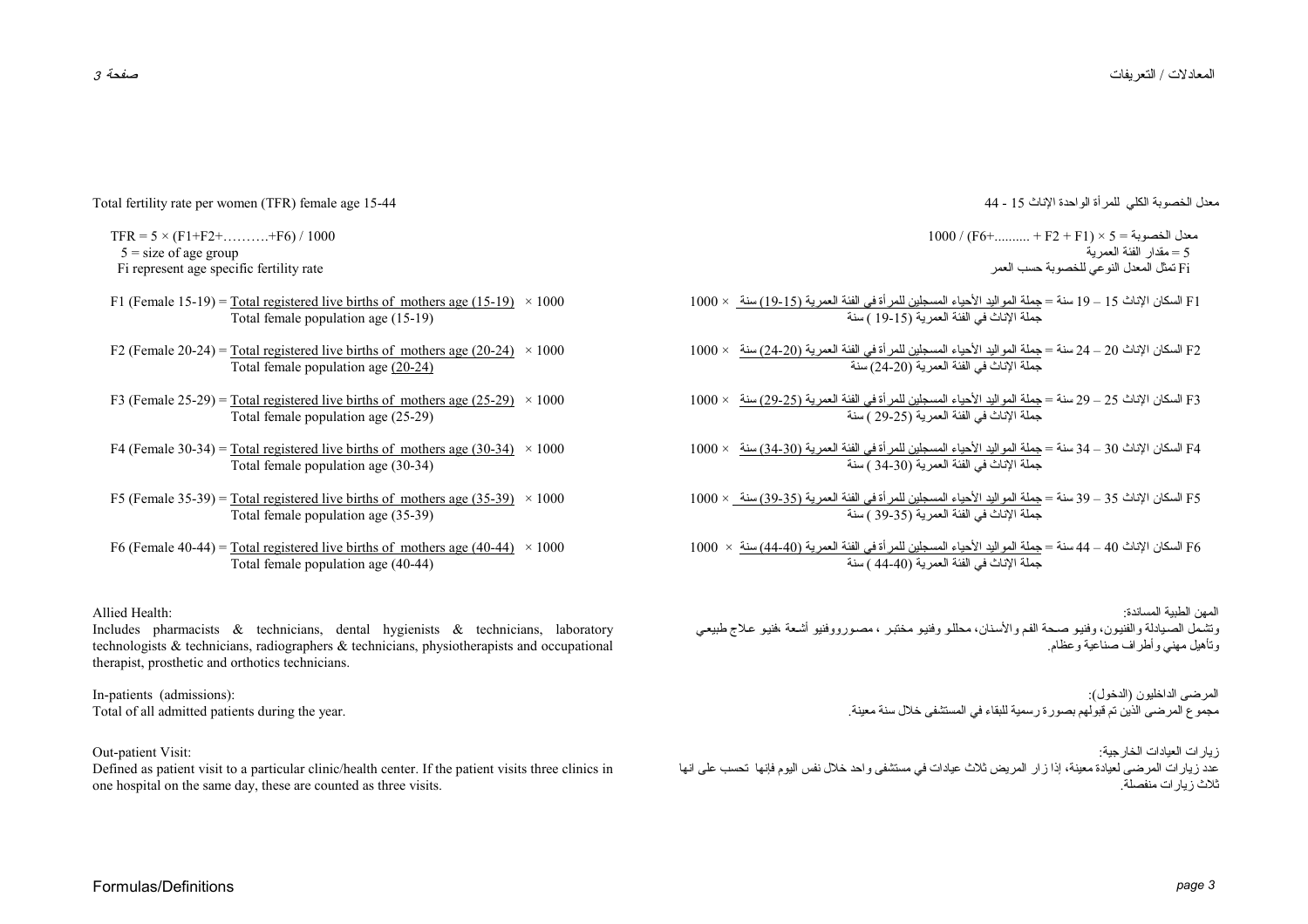| <b>Census &amp; Demography</b> | الاحصاءات السكانية |
|--------------------------------|--------------------|
|                                |                    |

**Population** see Conventions Used in This Report. . التقرير في المستخدمة الإصطلاحات انظر **السكان**

#### **Public Health**

*OPV3,DPT3,Hib3 & HB3 immunization coverage formula described below in one formula because same formula applicable on each vaccine where in the table they are shown in separate columns. Bah: Bahraini N-Bah: Non Bahraini H.C.: Health Center* 

#### *% coverage by health center:*

| OPV3, DPT3, Hib3 & HB3 $(%$ (% Bah)<br>By health center | Bah children received vaccine at H.C.<br>age $\leq$ 1 yr 2002 $\times$ 100<br>Bah Registered live births at H.C. 2002 - Bahraini<br>infants deaths 2002              | 100<br>2(            |
|---------------------------------------------------------|----------------------------------------------------------------------------------------------------------------------------------------------------------------------|----------------------|
| OPV3, DPT3, Hib3 & HB3 $(\%$ N-Bah)<br>By health center | Non Bah children received vaccine at H.C.<br>age $\leq$ 1 yr 2002 $\times$ 100<br>Non Bah Registered live births at H.C.2002 - Non<br>Bah infants deaths 2002        | 100<br>ىر ينيين 2002 |
| OPV3, DPT3, Hib3 & HB3 $(\%$ Total)<br>By health center | Total children received vaccine at H.C.<br>age $\leq$ 1 yr 2002 $\times$ 100<br>(Total Registered live births at H.C.)<br>2002) – (Total Infants deaths at H.C.2002) | $100 \times$<br>(2)  |
| MMR1 %Bah<br>By health center                           | Bah children received MMR1 at H.C.<br>$\times$ 100<br>$1-2$ yrs 2002<br>Bah Registered live births at H.C.2001                                                       | 100                  |
| MMR1 %N-Bah<br>By health center                         | N-Bah children received MMR1 at H.C.<br>$1-2$ yrs 2002 $\times 100$<br>N-Bah Registered live births at H.C.2001                                                      | $100 \times$         |

#### **الصحة العامة**

جدول 6.5 نسبة تغطية تطعيمات الخناق والكزاز والشاهوق شلل الأطفال- التهاب الكبد الوبيائي- هيموفلس انفلونزا ( الجرعة الثالثة) تم عرضهم في معادلة واحدة لأن نفس المعادلة تنطبق عليهم جميعهم بينما في الجدول موضحين في<br>(الجرعة الثالثة) تم عرضهم في معادلة واحدة لأن نفس المعادلة تنطبق عليهم جميعهم بينما في الجدول موضحين في .خانات منفصلة

#### **نسبة التغطية حسب المرآز الصحي:**

| $\frac{1}{2}$ × 100<br>02 - Bahraini                | الأطفال البحر ينبين أقل من سنة استكملو ا أحد<br>$100 \times 2002$ هذه التطعيمات بالمركز الصحى<br>المو اليد الأحياء البحر ينبين المسجلين بالمركز<br>الصحي 2002 – وفيات الرضع البحرينيين 2002           | الخناق والكز از والشاهوق-شلل الأطفال-<br>التهاب الكبد الوبائي- هيموفلس انفلونز ا<br>(الجر عة الثالثة) للبحرينيين       |
|-----------------------------------------------------|-------------------------------------------------------------------------------------------------------------------------------------------------------------------------------------------------------|------------------------------------------------------------------------------------------------------------------------|
| t H.C<br>$\frac{1}{2} \times 100$<br>$C.2002 - Non$ | الأطفال الغير بحر ينبين أقل من سنة استكملو ا<br>$100 \times 2002$ حد هذه التطعيمات بالمركز الصحى<br>المواليد الأحياء الغير بحرينيين المسجلين<br>بالمركز الصحي 2002 –وفيات الرضع الغير بحرينيين 2002   | الخناق والكز از والشاهوق-شلل الأطفال-<br>النهاب الكبد الوبائـي- هيموفلس انفلونز ا<br>(الجر عة الثالثة) لغير البحرينيين |
| $\mathbf C$<br>$\frac{1}{2}$ × 100<br>2002)         | جملة الأطفال أقل من سنة استكملو ا أحد<br>$100 \times 2002$ هذه التطعيمات بالمركز الصحى 2002<br>(جملة المواليد الأحياء المسجلين بالمركز الصحي<br>2002) – (وفيات الرضع بالمركز الصحي 2002)              | الخناق والكز از والشاهوق-شلل الأطفال-<br>النهاب الكبد الوبائي- هيموفلس انفلونز ا<br>(الجرعة الثالثة) لجملة الأطفال     |
| $\frac{1}{01}$ × 100                                | الأطفال البحر ينيين من سنة إلى سنتين الذين<br>استكملوا نطعيم الحصبة والحصبة الألمانية<br>$100 \times 2002$ والنكاف بالمركز الصحى 2002<br>المو اليد الأحياء البحر ينيين المسجلين بالمركز<br>الصحى 2001 | الحصبة والحصبة الألمانية والنكاف<br>(الجرعة الأولى) للبحرينيين                                                         |
| LC.<br>$\frac{1}{2} \times 100$<br>2001             | الأطفال الغير بحرينيين من سنة إلى سنتين<br>الذين استكملوا تطعيم الحصبة والحصبة الألمانية<br>$100 \times 2002$ والنكاف بالمركز الصحي<br>المو اليد الأحياء الغير بحرينيين المسجلين بالمركز              | الحصبة والحصبة الألمانية والنكاف<br>(الجرعة الأولى) لغير البحرينيين                                                    |

الصحي <sup>2001</sup>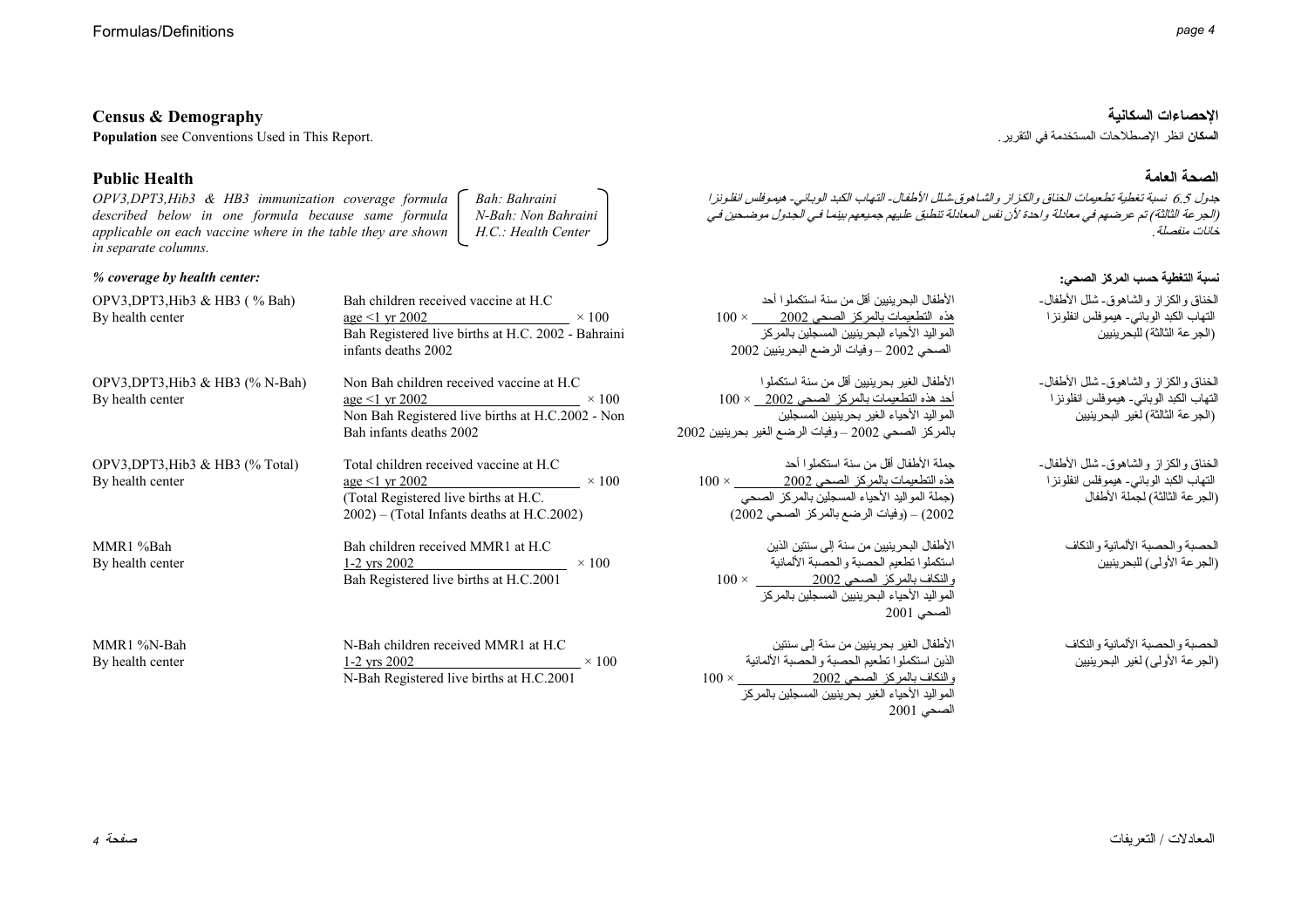| MMR1 %Total<br>By health center                                                             | Total children received MMR1 at H.C<br>$1-2$ yrs $2002$<br>$\sim 100$<br>(Total Registered live births at H.C.<br>$2001$ ) – (Infants deaths at H.C.2001)        | جملة الأطفال من سنة إلى سنتين الذين<br>استكملوا نطعيم الحصبة والحصبة الألمانية<br>والنكاف بالمركز الصحي 2002<br>(المواليد الأحياء المسجلين بالمركز الصحي<br>2001 ) – (وفيات الرضع بالمركز الصحى 2001) | الحصبة والحصبة الألمانية والنكاف<br>(الجرعة الأولى) لجملة الأطفال                                          |
|---------------------------------------------------------------------------------------------|------------------------------------------------------------------------------------------------------------------------------------------------------------------|-------------------------------------------------------------------------------------------------------------------------------------------------------------------------------------------------------|------------------------------------------------------------------------------------------------------------|
| MMR <sub>2</sub> % Bah                                                                      | Bah children received MMR2 at H.C<br>age 4-6 yrs 2002<br>Bah Registered live births at H.C.1997 $\times$ 100                                                     | الأطفال البحرينيين من 4-6 سنو ات الذين<br>استكملوا نطعيم الحصبة والحصبة الألمانية<br>والنكاف بالمركز الصحي 2002<br>المواليد الأحياء البحرينيين المسجلين بالمركز<br>الصحي 1997                         | الحصبة والحصبة الألمانية والنكاف<br>(الجرعة الثانية) للبحرينيين                                            |
| MMR <sub>2</sub> % N-Bah                                                                    | N-Bah children received MMR2 at H.C.<br>$\frac{\text{age } 4-6 \text{ yrs } 2002}{100}$ × 100<br>N-Bah Registered live births at H.C.1997                        | الأطفال الغير بحرينيين من 4-6 سنوات<br>الذين استكملوا تطعيم الحصبة والحصبة الألمانية<br>والنكاف بالمركز الصحي 2002<br>المواليد الأحياء الغير البحرينيين المسجلين بالمركز<br>الصحي 1997                | الحصبة و الحصبة الألمانية و النكاف<br>(الجر عة الثانية) لغير البحر ينبين                                   |
| MMR2 % Total                                                                                | Total children received MMR2 at H.C<br>age 4-6 yrs 2002 $\times 100$<br>(Total Registered live births at H.C.<br>1997) – (Infants deaths at H.C.1997)            | جملة الأطفال من 4-6 سنوات الذين<br>استكملوا تطعيم الحصبة والحصبة الألمانية<br>والنكاف بالمركز الصحي 2002<br>(المواليد الأحياء المسجلين بالمركز الصحي<br>1997 ) – ( وفيات الرضع بالمركز الصحى 1997)    | الحصبة و الحصبة الألمانية و النكاف<br>(الجرعة الثانية) لجملة الأطفال                                       |
| Tetanus Toxoid (TT2+)<br>Note: See Conventions Used in This Report<br>"Primary Health Care" | No.of pregnant women received $2nd$ dose<br>or more doses of TT2<br>$\times$ 100<br>Registered live births                                                       |                                                                                                                                                                                                       | نسبة التغطية بجر عتين أو أكثر من لقاح<br>النيتانوس للحوامل<br>ملاحظة: انظر الإصطلاحات المستخدمة في التقرير |
| TT2 child protection rate at birth PAB                                                      | Pregnant women received $2nd$ dose<br>or more of TT2 $\times 100$<br>No.of children < 1yr $&$ received<br>$1st$ dose of DPT                                      | عدد الحوامل اللاتبي طعمن بالنتيتانوس<br><u>جرعتين أو</u> أكثر<br>عدد الأطفال أقل من سنة استكملوا الجرعة<br>الأولىي من نطعيم الخناق والكزاز والشاهوق                                                   | نسبة الأطفال المحمبين عند الو لادة<br>ضد التيتانوس                                                         |
| MMR2 (%Bah)                                                                                 | Bah children received MMR2 at all<br>H.C. age 4-6 yrs 2002 $\times 100$<br>(Total Registered live births at all H.C.<br>1997) – (Infants deaths at all H.C.1997) | الأطفال البحرينيين من 4-6 سنوات الذين<br>استكملوا نطعيم الحصبة والحصبة الألمانية<br>1997 ) – (وفيات الرضع بالمراكز الصحية 1997)                                                                       | الحصبة والحصبة الألمانية والنكاف<br>(الجر عة الثانية) للبحرينيين                                           |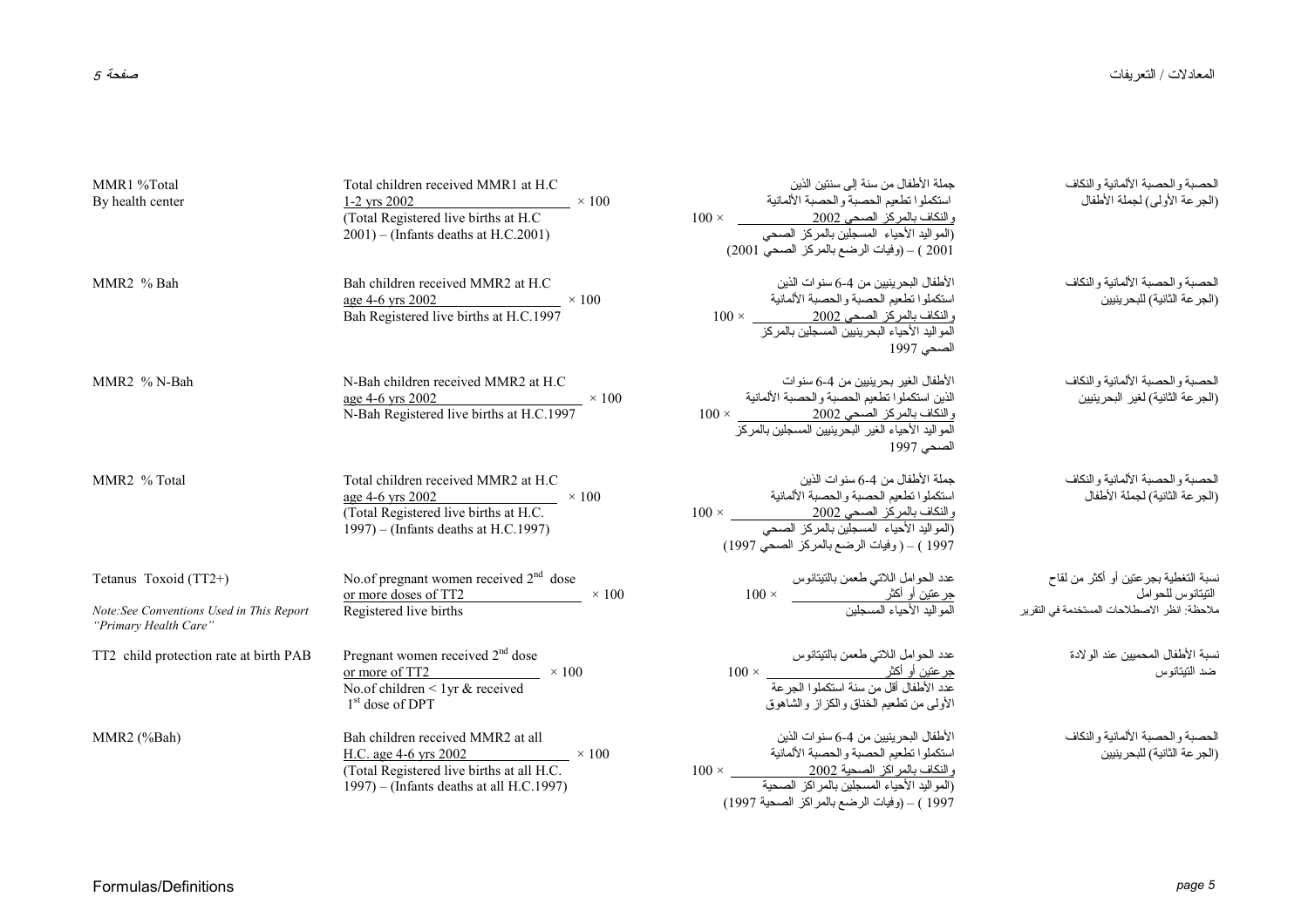| MMR2 (%N-Bah)                                                       | N-Bah children received MMR2 at all<br>H.C. age 4-6 yrs 2002<br>$\times 100$<br>(Total Registered live births at all H.C.<br>1997) – (Infants deaths at all H.C.1997) | الأطفال الغير بحر ينيين من 4-6 سنو ات الذين<br>استكملوا تطعيم الحصبة والحصبة الألمانية<br>$100 \times$ والنكاف بالمراكز الصحية 2002<br>(المواليد الأحياء المسجلين بالمراكز الصحية<br>1997 ) – (وفيات الرضع بالمراكز الصحية 1997) | الحصبة والحصبة الألمانية والنكاف<br>(الجرعة الثانية) لغير البحرينيين         |
|---------------------------------------------------------------------|-----------------------------------------------------------------------------------------------------------------------------------------------------------------------|----------------------------------------------------------------------------------------------------------------------------------------------------------------------------------------------------------------------------------|------------------------------------------------------------------------------|
| <b>Primary Health Care</b>                                          |                                                                                                                                                                       |                                                                                                                                                                                                                                  | الرعاية الصحية الأولية                                                       |
| Doctor working hours (table 7.2)                                    | Average Doctor working hour's ×Average no. of<br>$dotors \times working days$                                                                                         | المنوسط اليومي لعدد ساعات عمل الطبيب× منوسط عدد الأطباء<br>عدد أيام العمل $\times$                                                                                                                                               | ساعات عمل الطبيب (جدول 7.2 )                                                 |
| Mean visit per doctor, per hour                                     | Number of visits<br>Doctor working hours                                                                                                                              | <u>عدد الزيارات<br/>عدد ساعات عمل الطبيب</u>                                                                                                                                                                                     | معدل مرضى الطبيب في الساعة                                                   |
| Average health centers visits/per capita                            | Total general, antenatal and children screening<br>(morning visits)<br>Population by health center                                                                    | جملة زيارات العيادات العامة والحوامل وفحص الأطفال<br>(صباحا)<br>عدد السكان حسب المركز الصحي                                                                                                                                      | منوسط عدد زيارات المركز الصحى / للفرد                                        |
| Average cost per health center visit                                | Total General, dental, antenatal and children<br>screening (morning/evening/holiday) visits<br>Cost by health center                                                  | جملة زيارات العيادات العامة والأسنان والحوامل<br>وفحص الأطفال (صباحا ومساءً والإجازة)<br>التكلفة حسب المركز الصحي                                                                                                                | متوسط تكلفة زيارة المركز الصحى                                               |
| Average no. of pregnancy visits<br>(Table7.5)                       | Total antenatal visits<br>New antenatal visits                                                                                                                        | جملة زيارات الحوامل<br>جملة الزيار ات الجديدة للحو امل                                                                                                                                                                           | متوسط عدد الزيار ات في الحمل<br>(جدول 7.5 )                                  |
| Postnatal $\&$ postabortal 1 <sup>st</sup> visit rate<br>(Table7.5) | (New postnatal visits) + (New postabortal visits) $\times$ 100<br>New antenatal visits                                                                                | (الزيارات الجديدة لفحص ما بعد الولادة ) +<br><u>( الزيار ات الجديدة لفحص ما بعد الإجهاض ) × 1</u> 00<br>جملة الزيار ات الجديدة للحوامل                                                                                           | معدل الزيارات الجديدة لفحص ما بعد الولادة<br>وما بعد الإجهاض ( جدول 7.5 )    |
| Rate of visits with abnormal finding<br>(Table 7.9)                 | No. of visits with abnormal finding $\times 100$<br>Total child screening visits                                                                                      | <u>عدد زيارات الأطفال بنتائج غير طبيعية للفحص × 100</u><br>جملة ز يار ات فحص الأطفال                                                                                                                                             | معدل زيارات الأطفال بنتائج غير طبيعة<br>( جدول 7.9 )                         |
| Rate of children visits referred to clinics<br>(Table 7.9)          | Total children visits referred to clinics $\times$ 100<br>Total no. of children screening visits                                                                      | جملة الحالات المحولة من زيار ات الأطفال× 100<br>جملة زيار ات فحص الأطفال                                                                                                                                                         | معدل نحويل الأطفال الى العيادات<br>( جدول 7.9 )                              |
| Percentage of children fully screened by<br>age (Table 7.9)         | (Total: Bahraini & Non-Bahraini)                                                                                                                                      | (جملة: بحريني وغير بحريني)                                                                                                                                                                                                       | نسبة الأطفال الذين استكملوا جميع زيارات فحص<br>الأطفال حسب السن ( جدول 7.9 ) |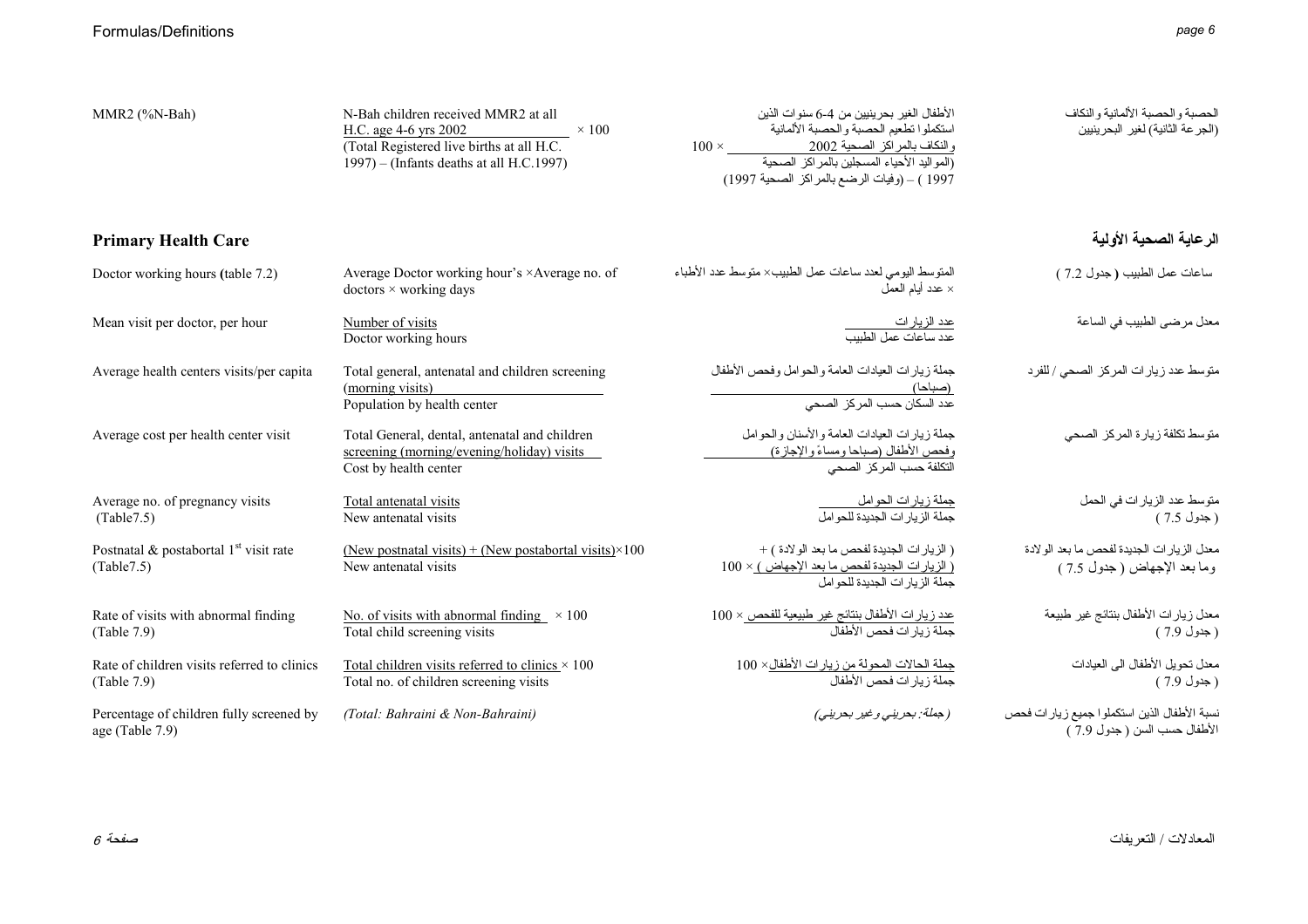*\* Infant deaths by health center and nationality wise is not available, therefore it is not been subtracted from registered births (denominator)* 

\* Percentage of Bahraini children fully screened for first year No. of Bahraini children fully screened at 1<sup>st</sup> year  $2002 \times 100$ Bahraini Registered live Birth 2001 Percentage of children fully screened for first year (Total Bah & N-Bah) Total children fully screened at 1<sup>st</sup> year  $2002 \times 100$ (Total Registered live Birth 2001) – (Infant Death 2001) (جملة المواليد الأحياء المسجلين2001) – (وفيات الرضع \* Percentage of Bahraini children fully screened for second year Bahraini children fully screened for  $2<sup>nd</sup>$  year 2002 × 100 Bahraini Registered live Birth 2000 Percentage of children fully screened for second year (Total Bah & N-Bah) Total children fully screened for  $2<sup>nd</sup>$  year 2002  $\times 100$ (Total Registered live Birth 2000) – (Infant Death 2000) (200 – (وفيات الرضع Percentage of children fully screened for third year (Total Bah & N-Bah) Total children fully screened for  $3<sup>rd</sup>$  year  $2002 \times 100$ (Total Registered live Birth 1999) – (Infant Death 1999) Percentage of children fully screened from 4 to 6 years (Total Bah & N-Bah) Total children (at school entry) age > 2 years and received MMR2  $2002 \times 100$ (Total Registered live Birth 1997) – (Infant deaths 1997)  $100 \times 2002$  MMR (جملة المواليد الأحياء المسجلين 1997 ) – ( وفيات الرضع) Total percentage of children fully screened from 4 to 6 years (Total Bah & N-Bah for all health centers) Total children (at school entry) age >2 years and received MMR2 2002  $\times 100$ (Total Registered live Birth 1997 – (Infant Death 1997) Immunization coverage (Table 7.10) *See formulas of Public Health Formulas used in this table are same as formulas of table 6.5&6.6 in the Public Health, except for the % total of all health centers (Total row) table 7.10 denominator is Bahraini registered live births, where is in Public Health table it was*  ، المعبادلات المستخدمة فيه ه، ماعدا إن المقام المستخدم<sup>"</sup> فطية في جميع المراكز هو لحة العامة المقام عبارة عن

*total registered live births Bah & Non Bah.*

\* وفيات الرضع حسب المرآز الصحي والجنسية غير متوفرة، لذا لم يتم طرحها من المواليد المسجلين(من المقام)

| * نسبة الأطفال البحرينيين الذين استكملوا جميع زيارات<br>فحص الأطفال للسنة الأولى من العمر         | عدد الأطفال البحرينيين الذين استكملو ا<br>فحص السنة الأولى 2002<br>المواليد الأحياء البحرينيين المسجلين في عام 2001<br>$100\times$                                                                                                            |
|---------------------------------------------------------------------------------------------------|-----------------------------------------------------------------------------------------------------------------------------------------------------------------------------------------------------------------------------------------------|
| نسبة جملة الأطفال الذين استكملوا جميع زيارات فحص<br>الأطفال للسنة الأولىي من العمر                | جملة الأطفال الذين استكملوا فحص<br>$100 \times 2002$ السنة الأولى 2002<br>(جملة المواليد الأحياء المسجلين2001) – (وفيات الرضىع<br>(2001                                                                                                       |
| * نسبة الأطفال البحرينيين الذين استكملوا جميع زيارات<br>فحص الأطفال للسنة الثانية من العمر        | عدد الأطفال البحرينيين الذين استكملوا<br><u>فحص</u> السنة الثانية    2002<br>المواليد الأحياء البحرينيين المسجلين في عام 2000<br>$100 \times$                                                                                                 |
| نسبة الأطفال الذين استكملوا جميع زيار ات فحص الأطفال<br>للسنة الثانية من العمر                    | جملة الأطفال الذبين استكملوا فحص<br>(جملة المواليد الأحياء المسجلين2000) – (وفيات الرضع                                                                                                                                                       |
| نسبة الأطفال الذين استكملوا جميع زيار ات فحص الأطفال<br>للسنة الثالثة من العمر                    | (2000)<br>جملة الأطفال الذين استكملوا فحص<br>السنة الثالثة 2002<br>(جملة المواليد الأحياء المسجلين 1999) – (وفيات<br>الرضع 1999)                                                                                                              |
| نسبة الأطفال الذين استكملوا جميع زيارات فحص الأطفال<br>من 4 إلىي 6 سنوات من العمر                 | جملة الأطفال عمر سننين فما فوق<br><u> (عند دخول المدرسة) وطعموا 2 MMR 2002 × 100</u><br>(جملة المواليد الأحياء المسجلين 1997 ) – ( وفيات الرضع<br>1997                                                                                        |
| نسبة الأطفال(جميع المراكز ) الذين استكملوا جميع زيارات<br>فحص الأطفال من 4 إلى 6 سنوات من العمر : | جملة الأطفال عمر سنتين فما فوق (عند دخول<br>(جملة المواليد الأحياء المسجلين 1997) – ( وفيات<br>الرضع 1997)                                                                                                                                    |
| نسبة النغطية (النطعيمات) جدول 7.10                                                                | معـادلات هـذا الـجـدول هـى نفـس المعـادلات المسـتخدمة فـ                                                                                                                                                                                      |
| انظر معادلات الصحة العامة                                                                         | جدولي الصحة العامة 6.5 و 6.6، ماعدا ان المقام المستخ<br>في جدول 7.10 لاحتساب نسبة التغطية في جميع المر اكـز. ه<br>للمواليد البحر ينبين بينما في الصحة العامة المقام عبار ة ع<br>جملة المواليد الأحياء المسجلين البحر ينبين والغير بحر ينبين . |